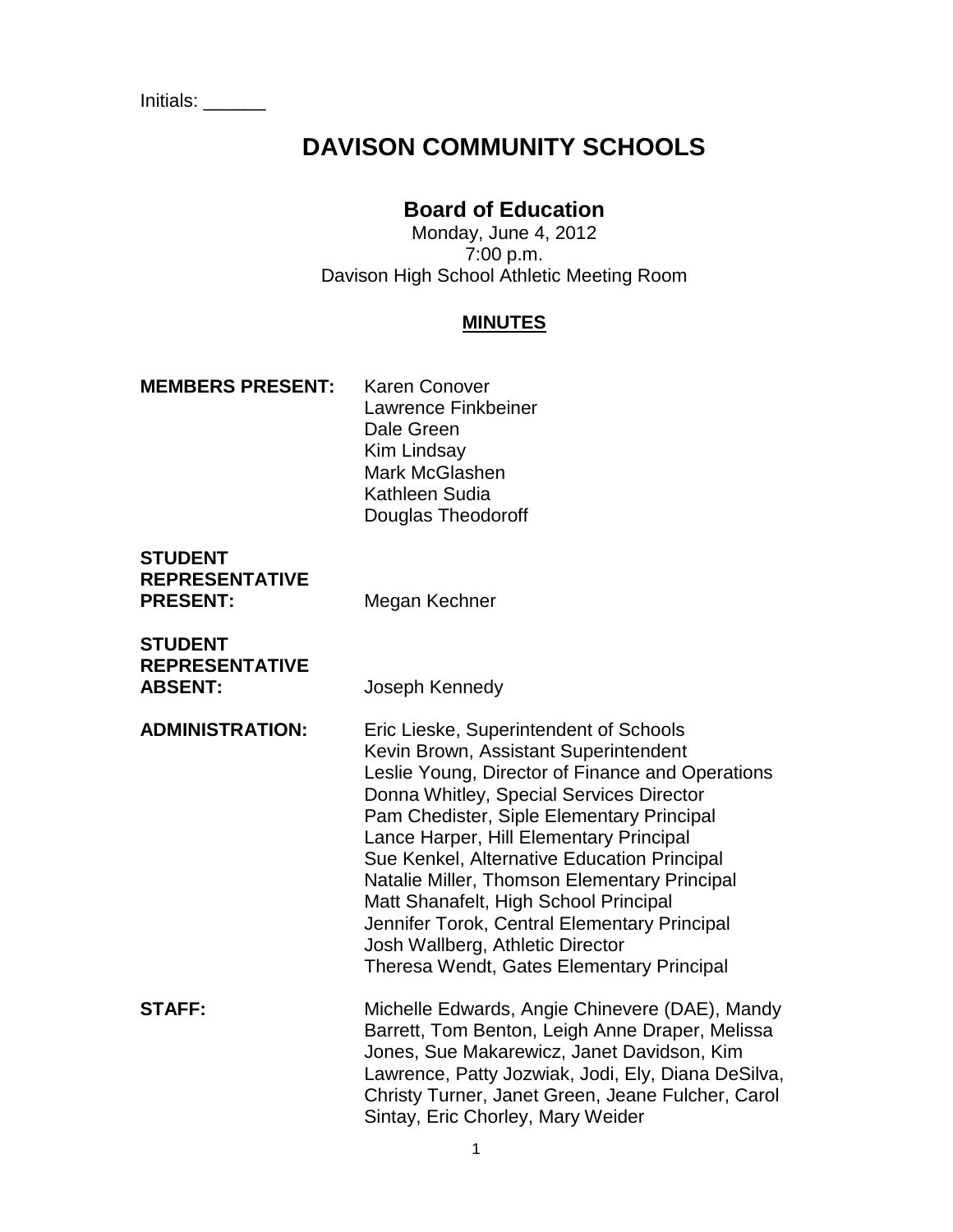### **OTHER GUESTS:** Tracy Greene, Peggy Bray, Hannah Westerby, Michelle Pinter, Daniela Moritz, Fred Sintay, Sarah Erickson, Christina Ferguson, Guy Coleman, Ethan **Wells**

# **ORDER OF BUSINESS:**

**CALL TO ORDER**: The regular meeting of the Davison Board of Education was called to order by President Kathleen Sudia at 7:01 pm in the Davison High School Athletic Meeting Room.

**PLEDGE OF ALLEGIANCE:** The pledge of allegiance was led by Siple Elementary Principal Pam Chedister, Fourth Grade Teacher Mandy Barrett, and the Siple STARs who are fourth grade student flag raisers and bus buddies.

**ROLL CALL:** Kathy LaFeldt read the roll. Members present: Karen Conover, Lawrence Finkbeiner, Dale Green, Kim Lindsay, Mark McGlashen, Kathleen Sudia and Douglas Theodoroff. Student member present: Megan Kechner. Student member absent: Joseph Kennedy.

**APPROVAL OF AGENDA:** Moved by Karen Conover, supported by Kim Lindsay, to approve the agenda as presented. The motion was carried with a vote of 7-yes, 0-no.

**APPROVAL OF CONSENT AGENDA:** Moved by Kim Lindsay, supported by Larry Finkbeiner, to approve the consent agenda which included items 1-4 below:

- 1. **Approval of Minutes:** Approval of the open and closed session minutes for the previous regular meeting of May 7, 2012. Approval of the minutes for the committee meetings held since the May 7, 2012 board meeting.
- 2. **Approval of Bills for Payment:** Approval of payment of the bills for May:

AP-Pooled Cash: General Fund, DCER Fund, DTV Fund, Food Service Fund, and Student Activity Fund \$ 1,283,596.83

- 3. **Treasurer's Report:** Approval of the Treasurer's Report for the month of May.
- 4. **Monthly Personnel Report:** Approval of personnel activity for the period of May 3 through May 30, 2012.

The motion was carried with a vote of 7-yes, 0-no.

# **COMMUNICATIONS:**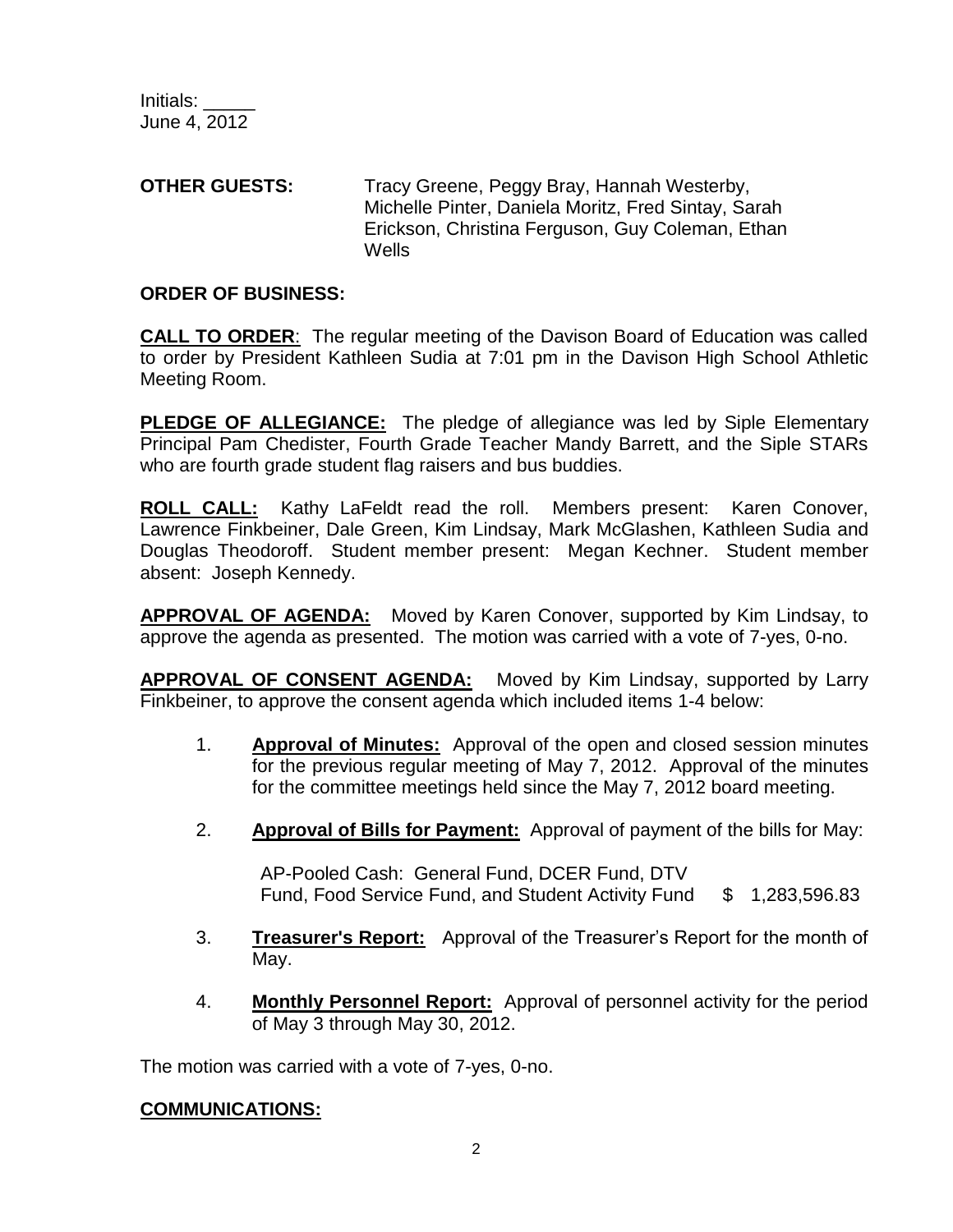# **Special Presentations:**

- **Special Recognition – Rollaway Lanes:** Board President Sudia and Superintendent Lieske presented a plaque and Athletic Director Josh Wallberg and Boys' Bowling Coach Robert Tubbs presented a small replica of the Girls' Bowling Division 1 State Champions 2012 banner to Rollaway Lanes co-owners Tracy Greene and Peggy Bray. Both in recognition and appreciation for their years of generosity in providing use of their facility, working with our coaches, transporting equipment to tournaments, and supporting our student athletes.
- **Recognition of Teacher Cadet Supervisors:** High School Career Director Tom Benton provided information regarding the district's teacher cadet program and acknowledged the teacher supervisors that support the program. Breeanna Tessmer, Mrs. Makarewicz's teacher cadet, provided comments regarding the valuable practical experience she received at Thomson Elementary and thanked Mrs. Makarewicz for her mentorship. Teachers who supervised the teacher cadets this year were thanked for their efforts and received certificates recognizing their dedication and commitment to the students in this program.
- **Student Board of Education Representative Recognition:** President Sudia and Superintendent Lieske presented Megan Kechner with a senior plaque from the Board recognizing her second year of service as a student Board of Education member.
- **Energy Education:** Energy Education Specialist Eric Chorley provided information regarding the district's progress, after participating in the Energy Education program for nearly one year, and future plans to provide additional impact in energy savings for the district.
- **Board of Education Goals Update:** Assistant Superintendent Kevin Brown, Director of Business Services Leslie Young and Director of Special Services Donna Whitley presented suggested revisions to the three Board of Education goal areas that are set to expire at the end of the current school year.

**From the Public:** Visitors were welcomed and invited to address the Board. There was no response from the public.

**Correspondence:** There was no correspondence to be read.

# **ACTION ITEMS:**

**APPROVAL OF SPECIAL EDUCATION PARENT ADVISORY COMMITTEE MEMBER:**  Pursuant to the Genesee Intermediate School District Special Education Mandatory Plan,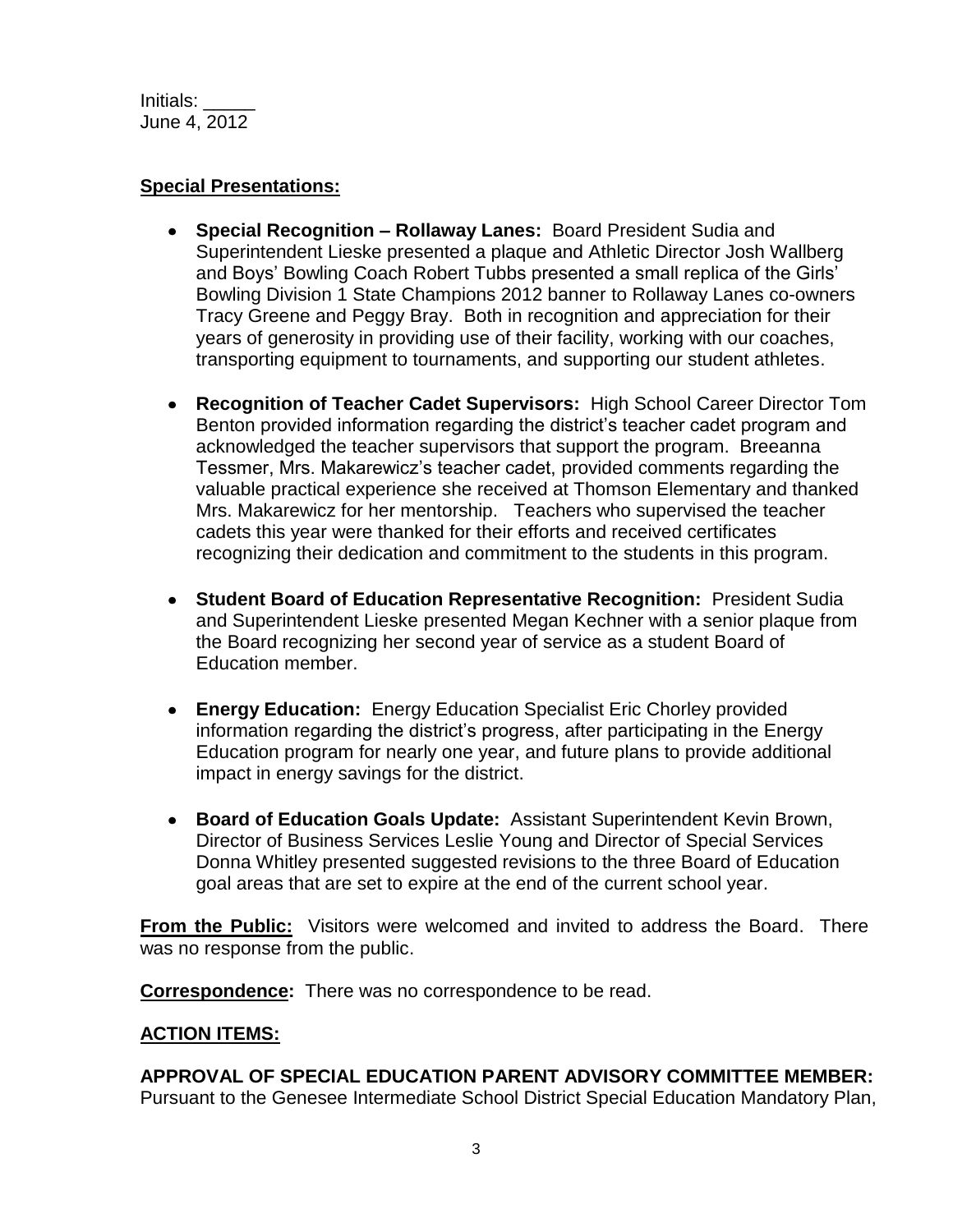the term of our Parent Advisory Committee member will expire on June 30, 2012. It is time for the Board to nominate a parent representative for the next three-year term beginning July 1, 2012. Davison parent, Tracey Fowler, was recommended for reappointment. Moved by Karen Conover, supported by Mark McGlashen, to appoint Tracey Fowler to serve as representative for the Special Education Parent Advisory Committee for the next three-year term through June 30, 2015. The motion was carried with a vote of 7-yes, 0-no.

**THE AMERICAN ACADEMY:** The American Academy (TAA) dropout recovery and prevention program is a relatively new seat time waiver program designed to reach students who have dropped out or are in danger of dropping out of high school. TAA works with school districts to identify, recruit, and re-enroll students who have dropped out of school. They provide any resources needed by the student and hire a local student advocate that works with the students and monitors the students' progress. Because the students are enrolled, the District receives full FTE for the student and TAA bills the District monthly based on the number of students successfully completing the program. A brief overview of the program was provided along with The American Academy contract. Moved by Karen Conover, supported by Kim Lindsay, to approve entering into a one year contract with The American Academy. There was discussion and questions were answered. The motion was carried with a vote of 7-yes, 0-no.

**THE VIRTUAL LEARNING ACADEMY:** The Virtual Learning Academy is an on-line learning program developed by the Oakland Intermediate School District designed for students in grades K–8. The Davison Community Schools has the opportunity to enter into an intergovernmental agreement with the Oakland ISD to allow students in our District to participate in the program. This on-line curriculum will provide another option for educating students based on a student's individual need. A letter from Oakland ISD Superintendent Vickie Markavich was provided with an overview of the program along with the intergovernmental agreement*.* Moved by Karen Conover, supported by Kim Lindsay, to approve entering into a one year intergovernmental agreement with the Oakland ISD to provide on-line learning to K-8 grade students. There was discussion and questions were answered. The motion was carried with a vote of 7-yes, 0-no.

# **APPROVAL OF REVISED POLICIES AND REGULATIONS FOR THE FIRST**

**READING:** The Board Policy & Planning Committee recommended approval of the following policy for the first reading:

- 5500 Teaching Staff Probation and Tenure
- 5540 Suspension and/or Dismissal and Conviction of Professional Staff
- 5936 Teacher Placement
- 5937 Teacher Discipline
- 5938 Reduction and Recall of Teachers
- 7175 Parent-Guardian(s) Involvement Policy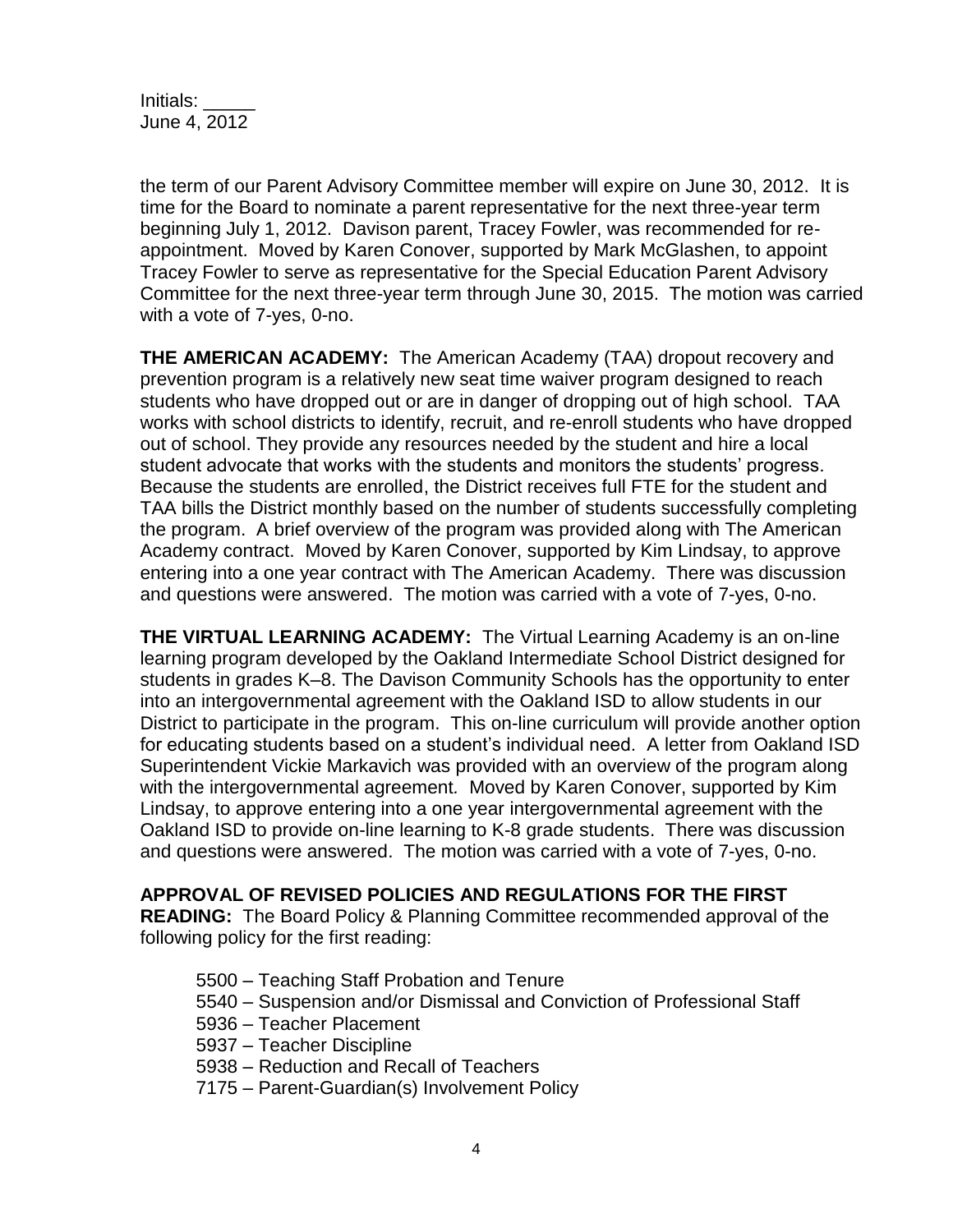The following administrative regulation is being changed by the superintendent:

3900R – Surplus Books, Equipment and Supplies

The following administrative regulation has been created by the superintendent:

5936R – Teacher Placement

Moved by Kim Lindsay, supported by Mark McGlashen, to approve the first reading of the above policy (and associated regulation). There was discussion and questions were answered. The motion was carried with a vote of 7-yes, 0-no.

**ACCEPTANCE OF CONTRIBUTIONS:** Moved by Mark McGlashen, supported by Larry Finkbeiner, to gratefully accept the following contributions and to direct the superintendent to express the Board's gratitude in writing:

- Mrs. Bobie Crongeyer on behalf of Judicial Management Systems, Inc. donated \$500 to the Davison Athletic Department for the purchase of new track equipment for the boys' track team.
- Mr. William Kerr on behalf of the Flint Chapter Safari Club International donated \$400 to the Hahn Intermediate Fishing and Outdoor Club to provide activity funding that connects children to the outdoors and develops an appreciation of nature.
- Dawn and Richard Glasstetter donated cases of paper, envelopes, certificates, and various office supplies to Gates Elementary for use as needed by staff and students.
- Lee and Cheryl Coots on behalf of Cher'EN LEE donated \$300 to the Davison High School DTV program for the purchase of DVD's, tapes, and other essential supplies.
- Daniel Eshew on behalf of Cherokee Inspections and Services donated a bike, balls, and a children's push cart to the Cardinal's Nest for children to enjoy.
- Board Vice President Dale Green donated ten cases of water to the Davison Middle School. The water was provided to students throughout their recent Washington, D.C. trip.
- Robert and Shawn Mawhinney and family donated binders, labels, and miscellaneous office supplies to Thomson Elementary.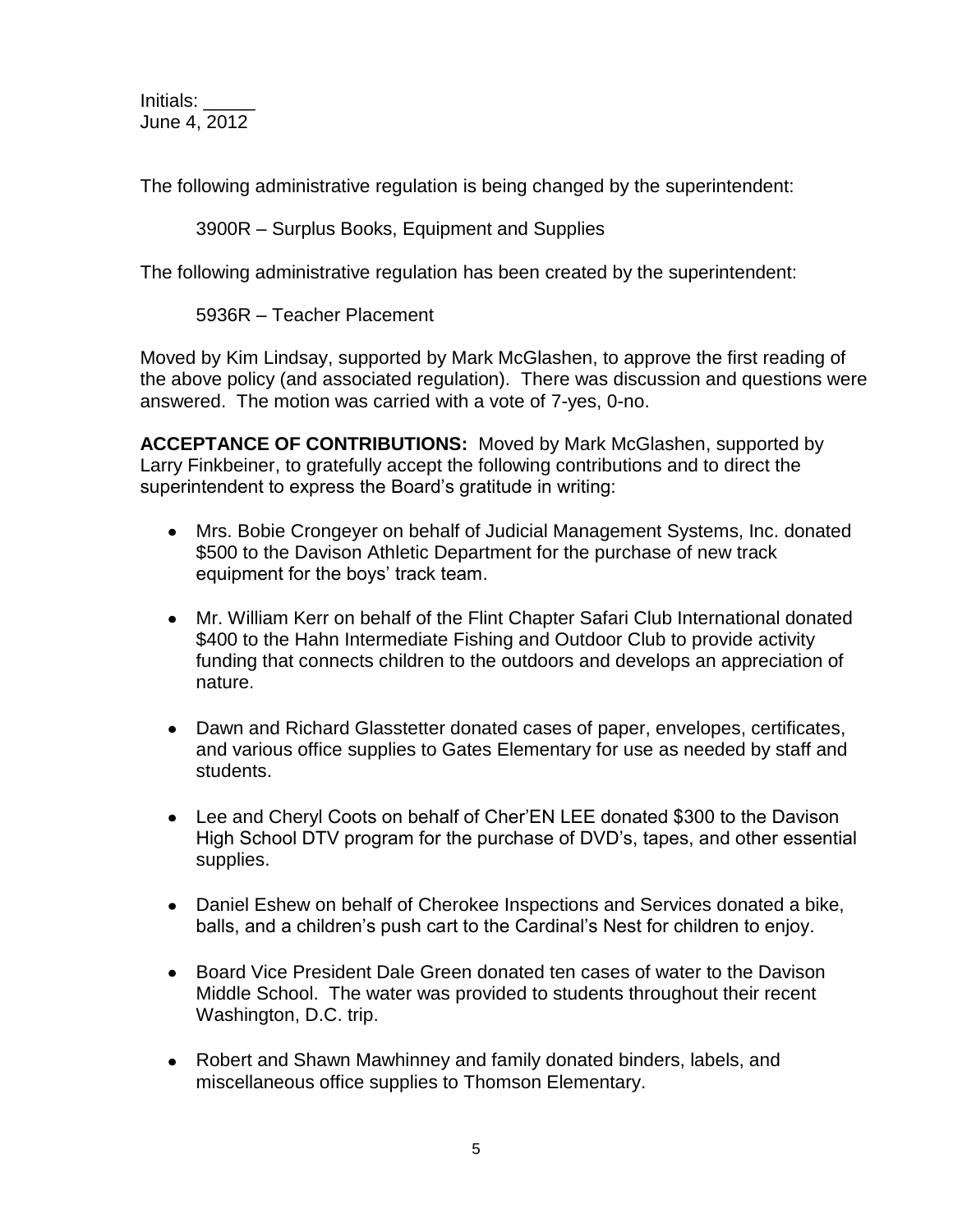- Siple Elementary Teacher Nancy Kerr donated a 1996 Saturn to Davison High School's automotive technology class to provide hands-on learning in the students' auto lab.
- Davison resident Connie Hill donated \$200 to the Athletic Department to help support the Cardinal's baseball program.

There was discussion and questions were answered.The motion was carried with a vote of 7-yes, 0-no.

# **INFORMATIONAL ITEMS:**

# **From our Superintendent:**

- Superintendent Lieske provided a reminder of the following important upcoming events:
	- $\circ$  Top Senior Luncheon Tuesday, June 5, 12:00 pm, St. Johns Family **Center**
	- $\circ$  Davison Alternative Education Graduation Wednesday, June 6, 7:00 pm, Davison High School Auditorium
	- o Davison High School Senior Honors Night VIP Reception Thursday, June 7, 6:00 pm, Davison High School Athletic Meeting Room
	- o Davison High School Senior Honors Night Thursday, June 7, 7:00 pm Davison High School Auditorium

# **From our Student Representatives:**

Megan Kechner reported on events of interest at Davison High School.

# **Other Matters Which May Properly Come Before the Board** (From Board members)**:**

• The Board of Education made comments.

#### **Future Meeting Dates:**

Next Special Meeting: Tuesday, June 19, 2012 7:00 p.m. Cardinal Center Board Room 1490 North Oak Road Davison, MI 48423